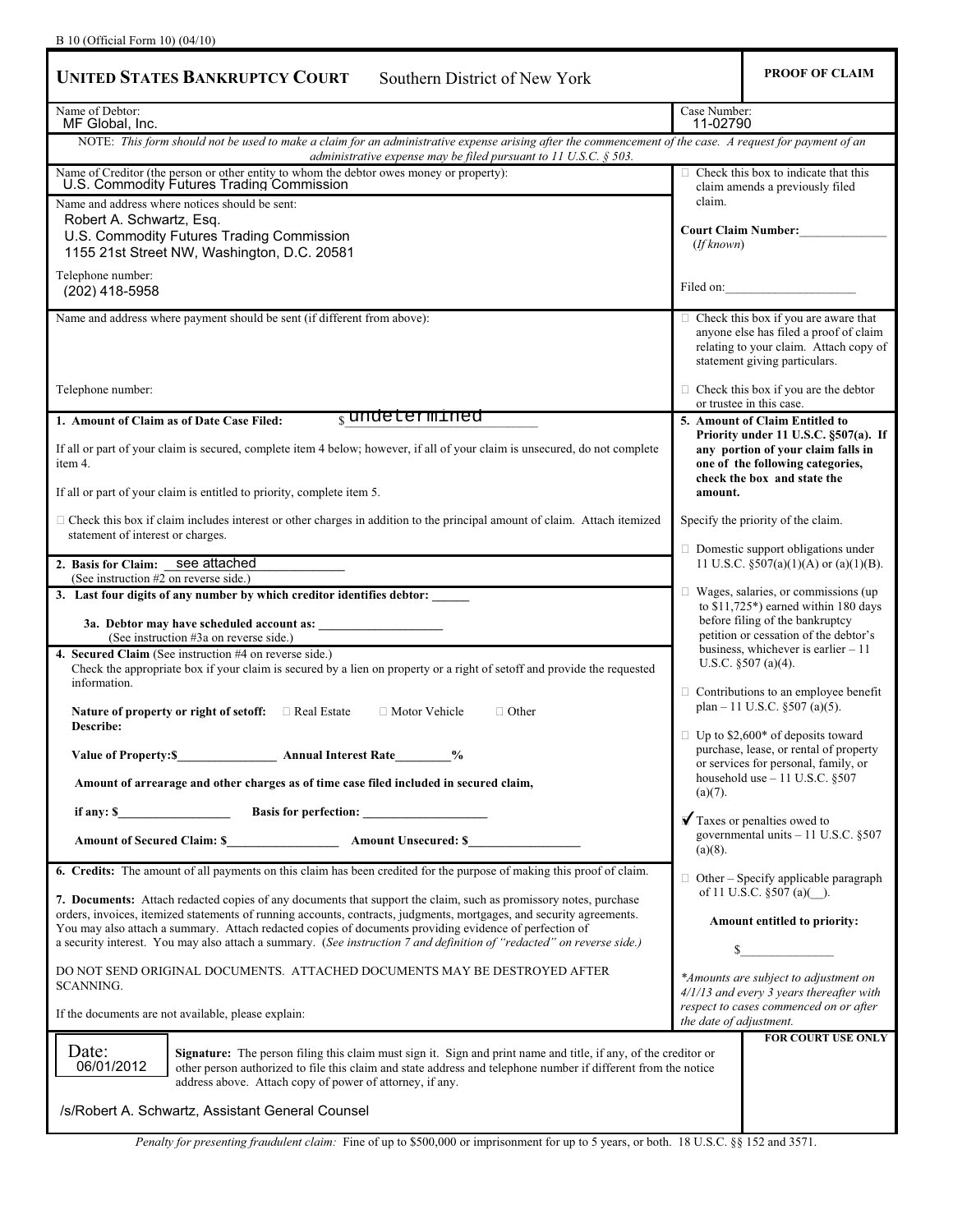## **INSTRUCTIONS FOR PROOF OF CLAIM FORM**

*The instructions and definitions below are general explanations of the law. In certain circumstances, such as bankruptcy cases not filed voluntarily by the debtor, there may be exceptions to these general rules.* 

## **Items to be completed in Proof of Claim form**

# **Court, Name of Debtor, and Case Number:**

Fill in the federal judicial district where the bankruptcy case was filed (for example, Central District of California), the bankruptcy debtor's name, and the bankruptcy case number. If the creditor received a notice of the case from the bankruptcy court, all of this information is located at the top of the notice.

## **Creditor's Name and Address:**

Fill in the name of the person or entity asserting a claim and the name and address of the person who should receive notices issued during the bankruptcy case. A separate space is provided for the payment address if it differs from the notice address. The creditor has a continuing obligation to keep the court informed of its current address. See Federal Rule of Bankruptcy Procedure (FRBP) 2002(g).

## **1. Amount of Claim as of Date Case Filed:**

 State the total amount owed to the creditor on the date of the Bankruptcy filing. Follow the instructions concerning whether to complete items 4 and 5. Check the box if interest or other charges are included in the claim.

### **2. Basis for Claim:**

 State the type of debt or how it was incurred. Examples include goods sold, money loaned, services performed, personal injury/wrongful death, car loan, mortgage note, and credit card. If the claim is based on the delivery of health care goods or services, limit the disclosure of the goods or services so as to avoid embarrassment or the disclosure of confidential health care information. You may be required to provide additional disclosure if the trustee or another party in interest files an objection to your claim.

### **3. Last Four Digits of Any Number by Which Creditor Identifies Debtor:**

State only the last four digits of the debtor's account or other number used by the creditor to identify the debtor.

### **3a. Debtor May Have Scheduled Account As:**

 Use this space to report a change in the creditor's name, a transferred claim, or any other information that clarifies a difference between this proof of claim and the claim as scheduled by the debtor.

**4. Secured Claim:** Check the appropriate box and provide the requested information if the claim is fully or partially secured. Skip this section if the claim is entirely unsecured. (See DEFINITIONS, below.) State the type and the value of property that secures the claim, attach copies of lien documentation, and state annual interest rate and the amount past due on the claim as of the date of the bankruptcy filing.

## **5. Amount of Claim Entitled to Priority Under 11 U.S.C. §507(a).**

If any portion of your claim falls in one or more of the listed categories, check the appropriate box(es) and state the amount entitled to priority. (See DEFINITIONS, below.) A claim may be partly priority and partly non-priority. For example, in some of the categories, the law limits the amount entitled to priority.

### **6. Credits:**

 An authorized signature on this proof of claim serves as an acknowledgment that when calculating the amount of the claim, the creditor gave the debtor credit for any payments received toward the debt.

### **7. Documents:**

 Attach to this proof of claim form redacted copies documenting the existence of the debt and of any lien securing the debt. You may also attach a summary. You must also attach copies of documents that evidence perfection of any security interest. You may also attach a summary. FRBP 3001(c) and (d). If the claim is based on the delivery of health care goods or services, see instruction 2. Do not send original documents, as attachments may be destroyed after scanning.

### **Date and Signature:**

 The person filing this proof of claim must sign and date it. FRBP 9011. If the claim is filed electronically, FRBP 5005(a)(2), authorizes courts to establish local rules specifying what constitutes a signature. Print the name and title, if any, of the creditor or other person authorized to file this claim. State the filer's address and telephone number if it differs from the address given on the top of the form for purposes of receiving notices. Attach a complete copy of any power of attorney. Criminal penalties apply for making a false statement on a proof of claim.

## **DEFINITIONS** INFORMATION

#### **Debtor**

A debtor is the person, corporation, or other entity that has filed a bankruptcy case.

#### **Creditor**

A creditor is a person, corporation, or other entity owed a debt by the debtor that arose on or before the date of the bankruptcy filing. See 11 U.S.C. §101 (10)

#### **Claim**

A claim is the creditor's right to receive payment on a debt owed by the debtor that arose on the date of the bankruptcy filing. See 11 U.S.C. §101 (5). A claim may be secured or unsecured.

### **Proof of Claim**

A proof of claim is a form used by the creditor to indicate the amount of the debt owed by the debtor on the date of the bankruptcy filing. The creditor must file the form with the clerk of the same bankruptcy court in which the bankruptcy case was filed.

#### **Secured Claim Under 11 U.S.C. §506(a)**

A secured claim is one backed by a lien on property of the debtor. The claim is secured so long as the creditor has the right to be paid from the property prior to other creditors. The amount of the secured claim cannot exceed the value of the property. Any amount owed to the creditor in excess of the value of the property is an unsecured claim. Examples of liens on property include a mortgage on real estate or a security interest in a car.

A lien may be voluntarily granted by a debtor or may be obtained through a court proceeding. In some states, a court judgment is a lien. A claim also may be secured if the creditor owes the debtor money (has a right to setoff).

### **Unsecured Claim**

An unsecured claim is one that does not meet the requirements of a secured claim. A claim may be partly unsecured if the amount of the claim exceeds the value of the property on which the creditor has a lien.

### **Claim Entitled to Priority Under 11 U.S.C. §507(a)**

Priority claims are certain categories of unsecured claims that are paid from the available money or property in a bankruptcy case before other unsecured claims.

#### **Redacted**

A document has been redacted when the person filing it has masked, edited out, or otherwise deleted, certain information. A creditor should redact and use only the last four digits of any social-security, individual's taxidentification, or financial-account number, all but the initials of a minor's name and only the year of any person's date of birth.

### **Evidence of Perfection**

Evidence of perfection may include a mortgage, lien, certificate of title, financing statement, or other document showing that the lien has been filed or recorded.

### **Acknowledgment of Filing of Claim**

To receive acknowledgment of your filing, you may either enclose a stamped self-addressed envelope and a copy of this proof of claim or you may access the court's PACER system (www.pacer.psc.uscourts.gov) for a small fee to view your filed proof of claim.

#### **Offers to Purchase a Claim**

Certain entities are in the business of purchasing claims for an amount less than the face value of the claims. One or more of these entities may contact the creditor and offer to purchase the claim. Some of the written communications from these entities may easily be confused with official court documentation or communications from the debtor. These entities do not represent the bankruptcy court or the debtor. The creditor has no obligation to sell its claim. However, if the creditor decides to sell its claim, any transfer of such claim is subject to FRBP 3001(e), any applicable provisions of the Bankruptcy Code (11 U.S.C. § 101 *et seq*.), and any applicable orders of the bankruptcy court.